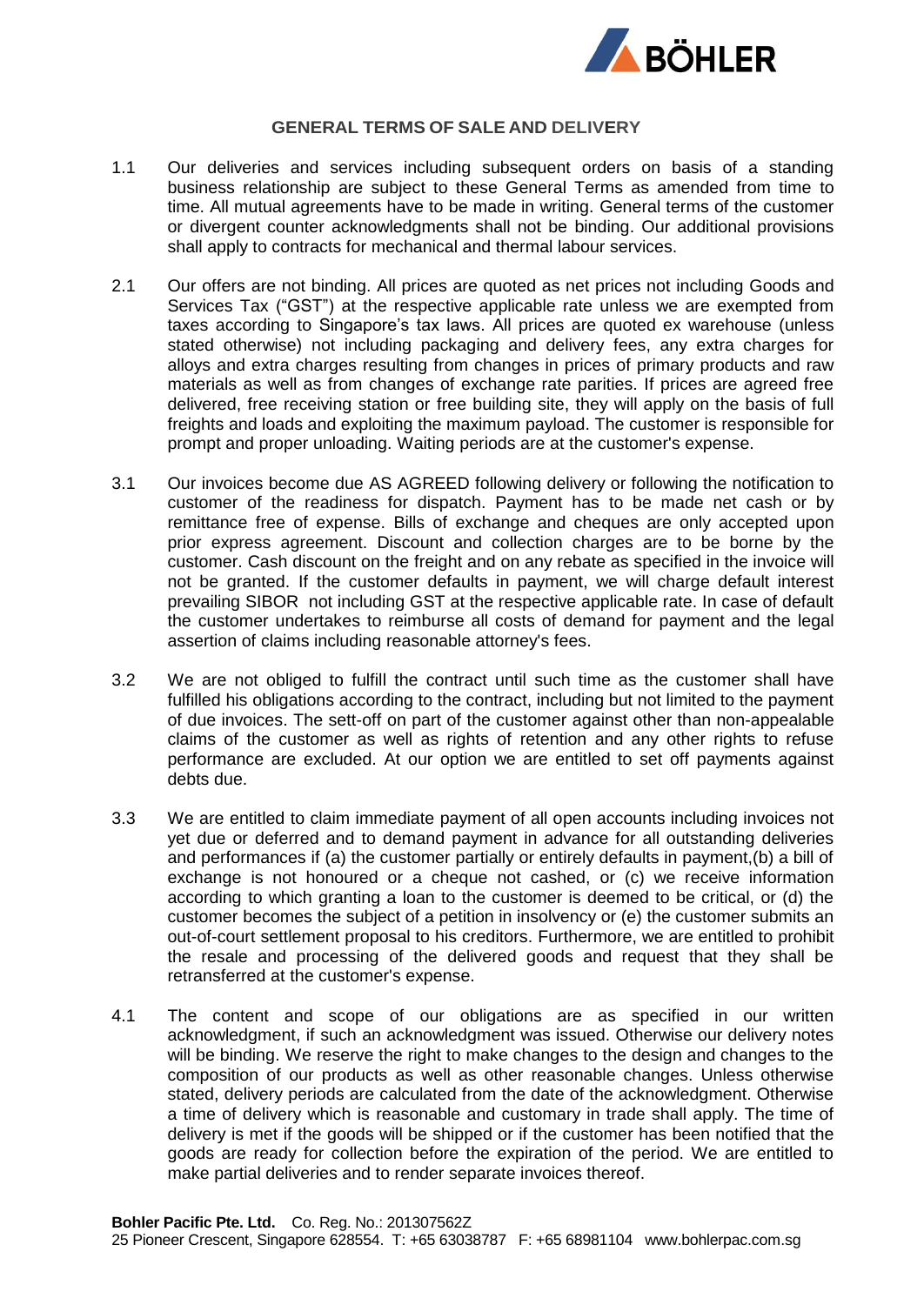

- 4.2 In the event of force majeure such as traffic holdup, shortage of goods or energy, plant interruption of any kind, strikes and lock-outs in our plants or in/ plants related to the fulfillment or hindrances by ordinance of authorities or sanctions imposed by international authorities or epidemics or terrorism, we are entitled under exclusion of any claims for damages of the customer to extend the delivery period or to partially or entirely cancel our delivery obligations through termination of the contract.
- 4.3 We are entitled to refuse performance of the contract or to claim an amendment of the contract or individual contractual provisions, including but not limited to payment in another currency, in application of an escalation clause, modification of terms of delivery, taking into account that circumstances under which the contract was concluded have undergone such a change which leads to the assumption that the contract would not have been concluded or concluded on different terms. Such changed circumstances may also be caused by a change in the structure of the customer.
- 4.4 The customer shall indemnify and hold us harmless from and against any claims that might arise from the execution of the customer's order in cases which, due to the execution of the customer's wishes relating to specific quality and other properties and based on the use of drawings, models, samples, tools etc. made available to us, infringe domestic and foreign intellectual property rights of third parties including but not limited to copyright, patent rights, trademark rights and copyright in designs.
- 4.5 Documents including price, cost estimates, plans and drawings furnished to the customer will remain our property. The production of photocopies or the disclosure to third parties is only admissible with our express consent.
- 5.1 In the event of refusal to accept the goods the customer has to bear all costs of transport and storage notwithstanding his payment obligations. The purchase price becomes due immediately on default acceptance. Al our option we are also entitled to claim damages for non-performance. The customer is not entitled to refuse acceptance due to minor defects.
- 5.2 The risk passes on to the customer in any case including but not limited to deliveries carriage paid or performances free domicile at the time when the delivery item leaves our factory or warehouse. The risk passes on to the customer on our notification of readiness for inspection or dispatch if the shipment or delivery is delayed at the customer's request or due to other reasons beyond our reasonable control. The customer is obliged to make without delay all payments due in case of delivery or conditional on delivery. We determine the kind and way the goods are shipped and packed.

Increases in freight rates occurring between acknowledgment of order and shipment can be separately charged to the customer.

5.3 After performance of any agreed inspection of goods the notification of defects which could have been identified at such an inspection is excluded. This also applies if the customer received our acceptance test certificates and waived his right of inspection. The customer is in default of acceptance if the inspection does not take place or does not take place in time or not completely after we have notified our readiness for inspection.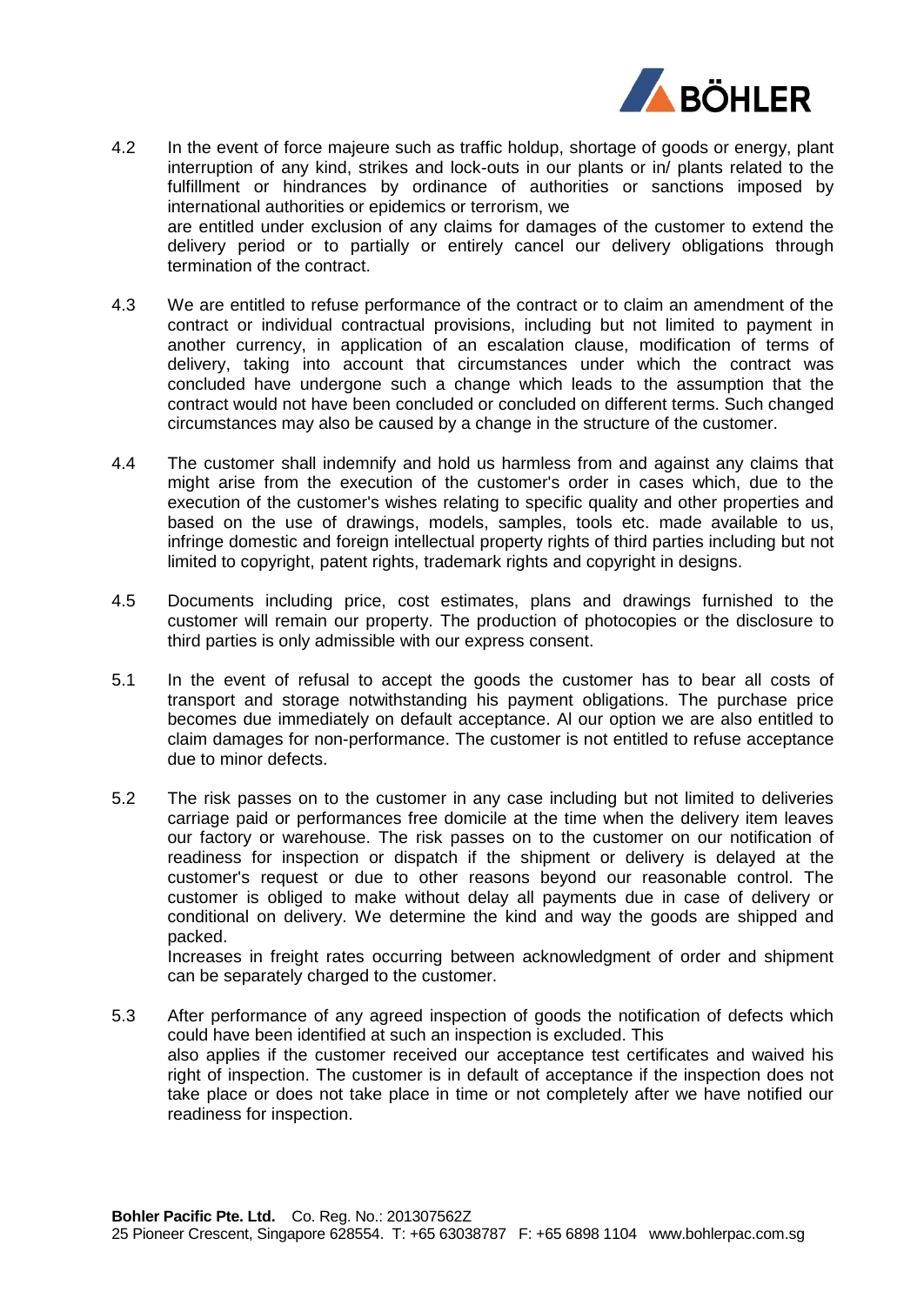

- 6.1 We retain legal title to the delivered goods until the customer shall have completely settled the purchase price including any accrued default interest, dunning charges, collections fees and litigation costs. The customer is entitled to resell the goods being subject to a retention of title clause only in the ordinary course of business. The customer is not entitled to dispose of the goods in any other way including but not limited to pledge or transfer them by way of security. In the event of interferences with our rights by third parties as owners subject to a retention of title clause the customer shall take all necessary measures to protect our rights.
- 6.2 The customer assigns in advance all claims against his customer resulting from the sale of the goods being subject to a retention of title clause in order to protect our claims against the customer. At our request the customer shall at all times notify his customer of the assignment and provide any necessary information thereto and to furnish any documents which are necessary to assert our claims. The customer is only entitled to collect claims resulting from the resale provided that we do not reserve the right to collect the claims.
- 6.3 The customer is entitled to process the sold goods. We remain co-owner of the processed goods in relation of the value of our goods being subject to a retention of title to the final product. If the customer fails to pay the purchase price or to comply with any provision of this contract, we are entitled, which will not be regarded as rescission of the contract, to access the premises and properties of the buyer without prior notice and to remove the delivered goods under retention of title at the buyer's expense and to take possession of them. At our option the buyer shall instead be obliged to send the goods back at his expense. In this event we agree to deliver the goods to the customer again only provided that the fulfillment of his contractual obligations is guaranteed including but not limited to the payment of the purchase price and any accrued dunning charges, collection fees and litigation costs.
- 7.1 For defects of our deliveries and performances we guarantee at our option to repair or to replace the defective goods at our expense within three months. If the repair or substitute delivery fails to be successful, the customer is entitled at his option to cancel the sale or to reduce the purchase price. Deviations of quality, form, color, weight or equipment which are either customary in trade or of a minor degree or technically unavoidable may not be deemed as a defect and cannot be objected to. This also applies to delivery according to sample and specimen.
- 7.2 Notifications of defects shall be detailed and filed without delay. Defects which cannot be identified at an orderly inspection are to be notified within three days on discovery. If the notification of defects does not meet these requirements, all warranty and damage claims or any other claims due to defectiveness shall be excluded. Within 6 months after delivery the customer has to prove that the defect was existing at the time of delivery. The customer has to take care that the goods are in the same condition as they were at the time of delivery. In case of contracts for labour services our liability for defective workmanship shall be limited to the amount invoiced by us for wage costs.
- 7.3 Warranty obligations are excluded including but not limited to defects that arose in connection with normal use, improper treatment or storage, defective maintenance, unusual environmental influences or damages caused by transport. Our warranty is furthermore excluded when our products are confused or processed with other products not delivered by us or not recommended by us for use.